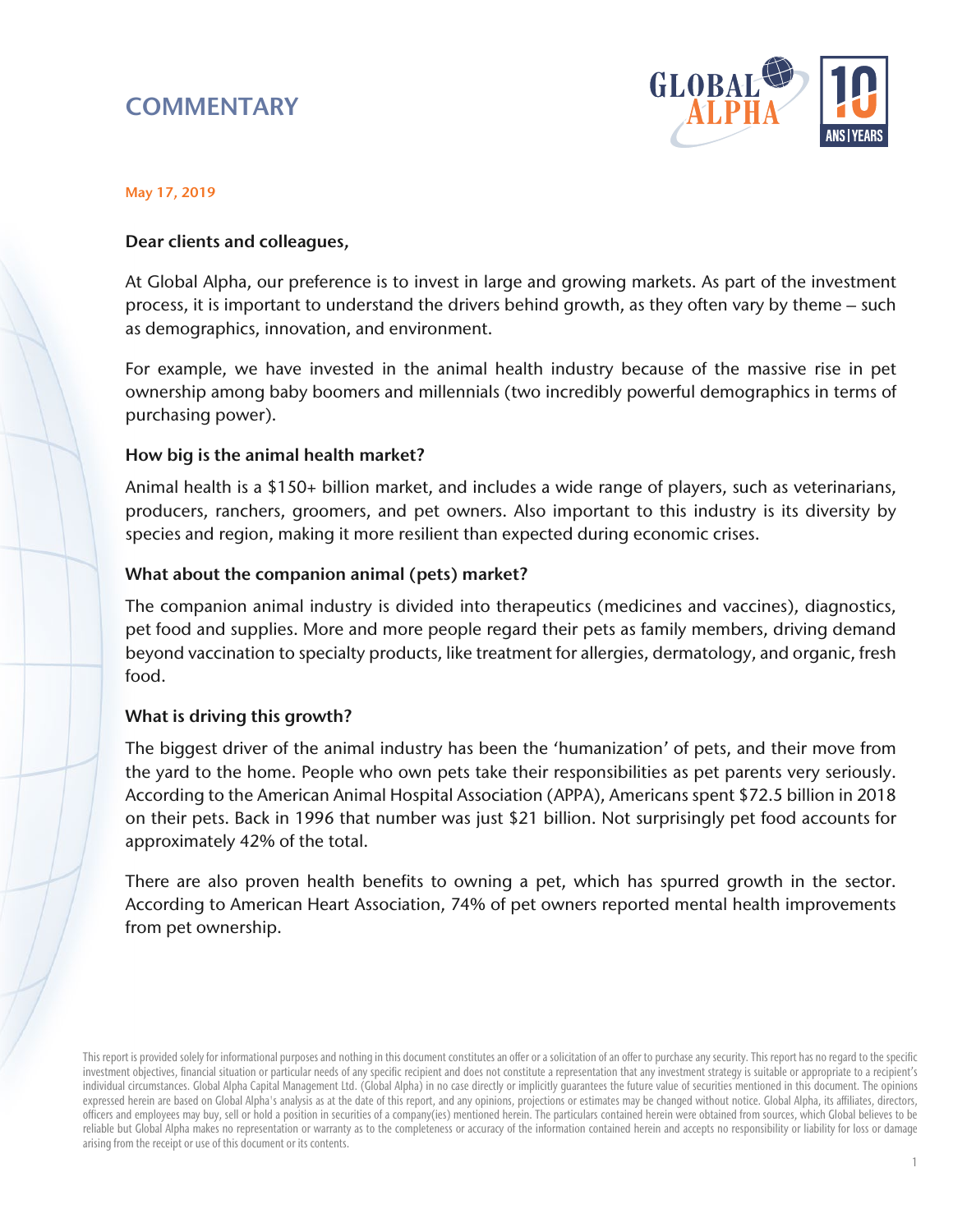

# How diverse is the consumer base?

During the past decade, the majority of pet owners in the United States (US) were middle aged. As the baby boomer generation ages, they are taking more interest in pets for companionship and health benefits. According to a 2017 report by Packaged Facts, the number of pet owners in the 70-plus age group rose to about 40 percent.

However in recent years, pet ownership in the US has begun to trend younger. In the US, 41% of pet owning adults are under the age of 40. Over the past decade Gen Z (18 to 24 year olds) and Millennials (25 to 39 year olds) accounted for more than half of the growth in pet owner population.

It should come as no surprise that Gen Z and Millennial pet owners are influencing the pet industry in very different ways than their parents and grandparents.

# How is the market different globally?

From a global perspective, the US has the highest population of dogs and cats, followed by Brazil, China, and Russia. However, when it comes to actual dollars spent, the US is the clear leader.

# We are also anticipating growth in emerging markets, where we expect to see similar pet ownership trends in the coming decades.

At the moment, Brazil is the second largest pet food market worldwide. In Brazil, small dog breeds are growing in popularity, and the dog food category has seen smaller pack sizes increase in popularity as well.

China is the third largest pet food market. According to GfK, pet food sales in China were at \$2.2 billion in 2018, representing a 21% growth from 2017. E-commerce is the preferred option for Chinese consumers, with 51.8% of the sales coming from online purchases.

In India, the opening of a luxury dog hotel called Criteratti, reflects another growing niche in the pet industry. This does not come as a surprise when considering premium dog food sales in India have been growing very strong since 2016. According to Euromonitor, India's pet food market is expected to grow annually by 9.1% (CAGR 2019–23) from the current amount of US\$388 million.

According to the latest numbers from Statista, Mexico will continue to see pet food market growth in 2019. The market is expected to grow annually at 6.2% (CAGR 2019-2023).

This report is provided solely for informational purposes and nothing in this document constitutes an offer or a solicitation of an offer to purchase any security. This report has no regard to the specific investment objectives, financial situation or particular needs of any specific recipient and does not constitute a representation that any investment strategy is suitable or appropriate to a recipient's individual circumstances. Global Alpha Capital Management Ltd. (Global Alpha) in no case directly or implicitly guarantees the future value of securities mentioned in this document. The opinions expressed herein are based on Global Alpha's analysis as at the date of this report, and any opinions, projections or estimates may be changed without notice. Global Alpha, its affiliates, directors, officers and employees may buy, sell or hold a position in securities of a company(ies) mentioned herein. The particulars contained herein were obtained from sources, which Global believes to be reliable but Global Alpha makes no representation or warranty as to the completeness or accuracy of the information contained herein and accepts no responsibility or liability for loss or damage arising from the receipt or use of this document or its contents.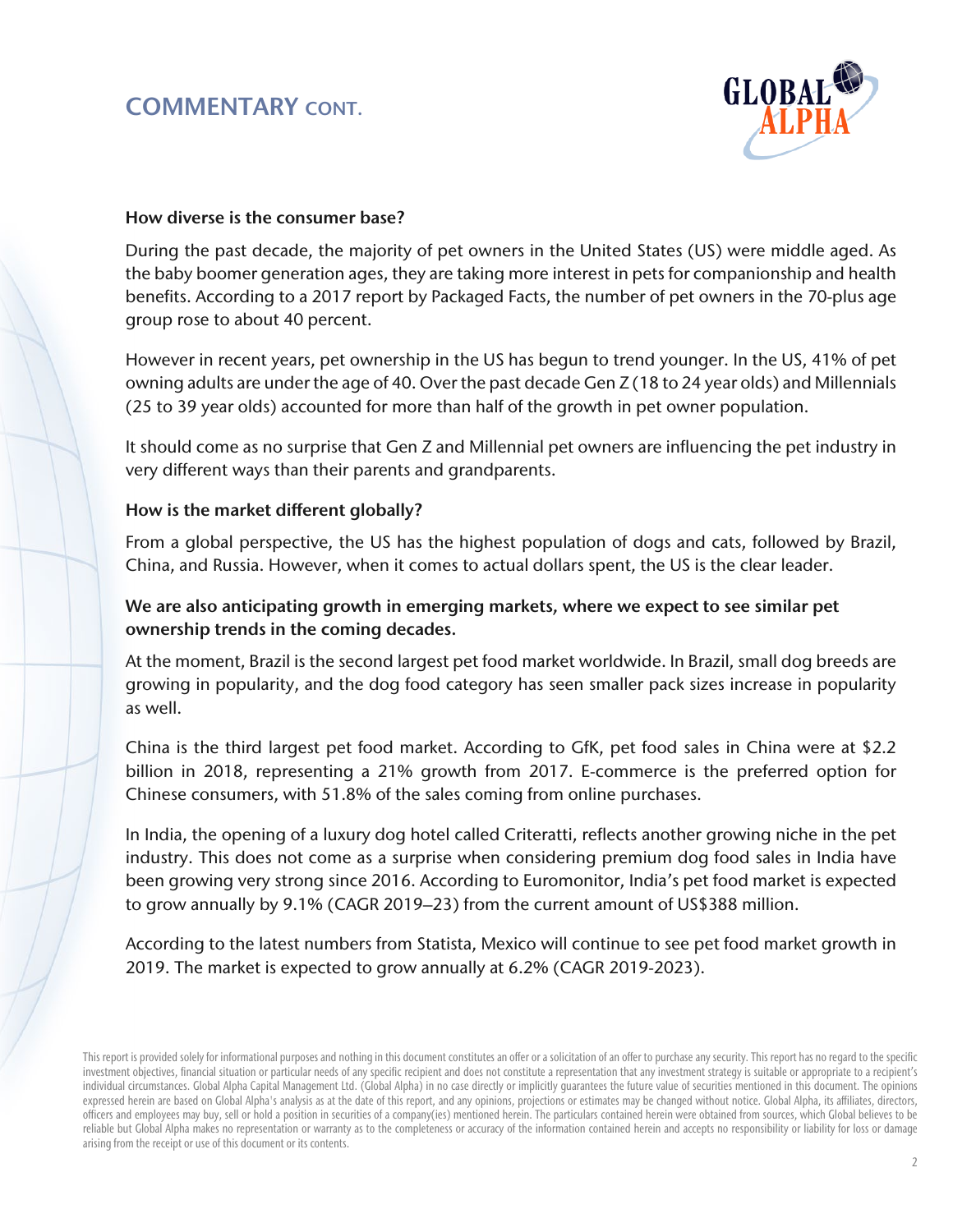

Looking at innovative diagnostics, the Global Market is worth about \$4.2 billion with strong secular growth trends. While the US currently represents the largest chunk at 62% of the market, this may change in the near future.

There are over 2.5 times the number of veterinary practices internationally, compared to the US. If the same standard of care was applied, the international market could be 4 times the size of the US market over the next few decades. There are approximately 170 million cats and dogs in the US, giving it a total addressable market of \$2.6 billion vs 400 million cats and dogs internationally, which can grow the market from its current total addressable market of \$1.6 billion to \$6.1 billion.

# How have our holdings performed in this industry?

Since inception in 2008, we have continuously maintained exposure to the animal health industry. Below are a few highlights.

VCA Antech: Profiled in our February 28, 2012 weekly

- Founded in 1986, it is a leading animal healthcare services company
- VCA Antech provides lab testing for over 17,000 animal hospitals with over 30,000 veterinarians
- Provided exposure to animal hospitals, and pet diagnostics
- Exited in Q2, 2016 as the market cap crossed the upper limit of the benchmark It was finally acquired by Mars in September 2017

Heska: Highlighted in our September 23, 2016 weekly

- HSKA is a veterinary diagnostic company
- It has 162 US patents and 139 foreign issued patents
- Provided exposure to veterinary diagnostics
- Exited in Q1, 2017 as it had reached our fair value

Greencross: Highlighted in our June 3, 2016 weekly

- Australian pet health company, founded in 1994
- Number one pet care specialist in Australia, providing both retail and veterinary services

This report is provided solely for informational purposes and nothing in this document constitutes an offer or a solicitation of an offer to purchase any security. This report has no regard to the specific investment objectives, financial situation or particular needs of any specific recipient and does not constitute a representation that any investment strategy is suitable or appropriate to a recipient's individual circumstances. Global Alpha Capital Management Ltd. (Global Alpha) in no case directly or implicitly guarantees the future value of securities mentioned in this document. The opinions expressed herein are based on Global Alpha's analysis as at the date of this report, and any opinions, projections or estimates may be changed without notice. Global Alpha, its affiliates, directors, officers and employees may buy, sell or hold a position in securities of a company(ies) mentioned herein. The particulars contained herein were obtained from sources, which Global believes to be reliable but Global Alpha makes no representation or warranty as to the completeness or accuracy of the information contained herein and accepts no responsibility or liability for loss or damage arising from the receipt or use of this document or its contents.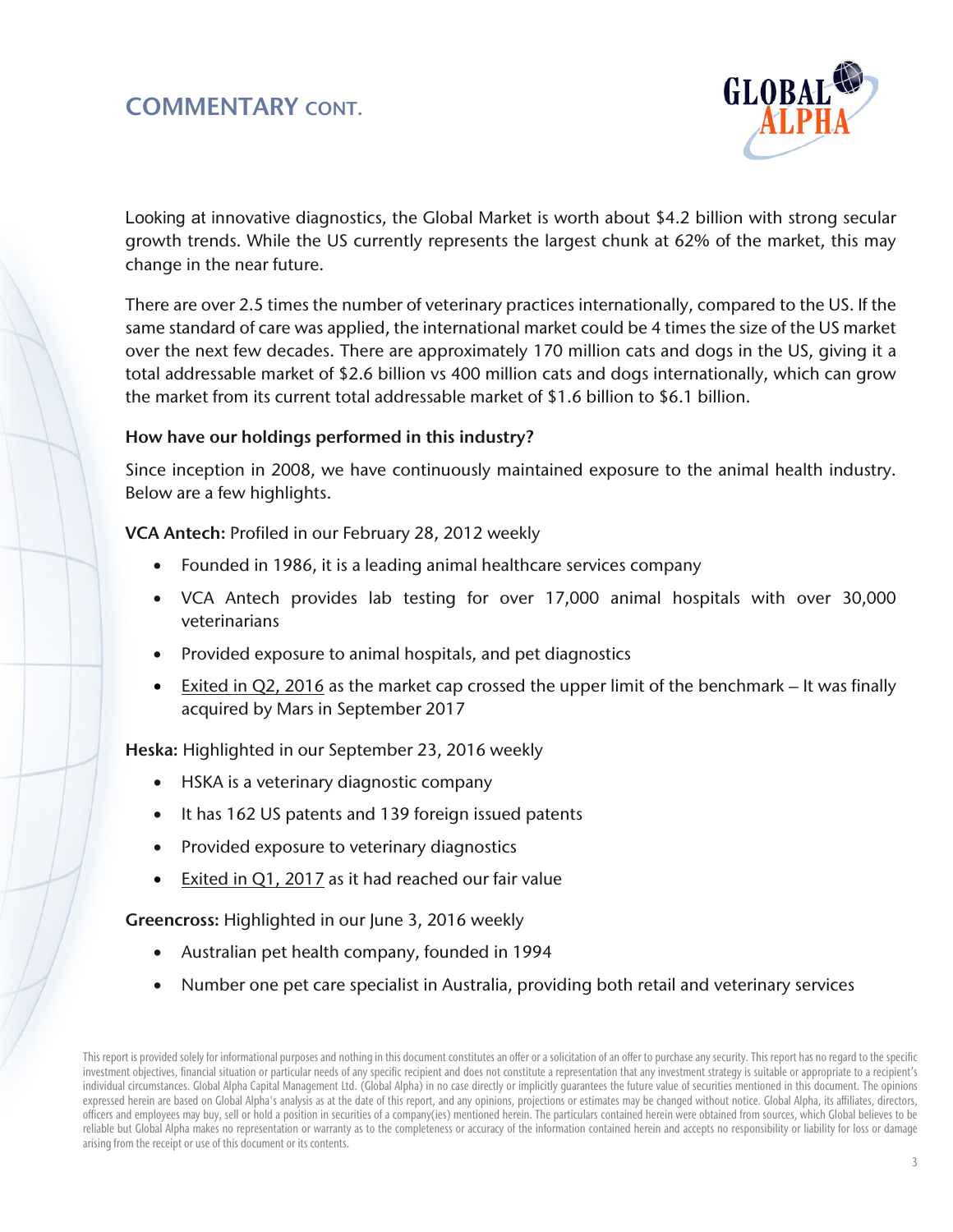

- Provided exposure to the animal clinics and pet retail stores
- **Exited in Q1, 2019** as it was acquired by private equity group TPG Capital

### What is our current exposure?

We are currently invested in an UK pet health company called CVS Group. Founded in 1999, the company went public in October of 2007.

CVS Group plc (CVS LN - £6.64) www.cvsukltd.co.uk

# Business overview

Headquartered in Norfolk, CVS is one of the leading veterinary services provide in the UK with about 12% market share. They have 491 surgeries, four laboratories, seven pet crematoriums and an online dispensary. Approximately 90% of sales is from veterinary practices, which they own and operate.

# Target market

The total addressable market in the UK for veterinary products and services is  $£1.1$  billion. The market is fragmented with 4,470 vet practises and over thirteen thousand vet surgeons. The category in which CVS operates accounts for 54% of the total (2,399 surgeries), with the top six operators having approximately 17% of the UK small animal surgeries.

# Competitive advantages

Largest and most comprehensive provider of vet services in the UK, meeting all customers' needs

Scale – has developed shared facilities and opportunities to cross sell its products, like lab testing, generic medicines, loyalty schemes, specialist surgeries and pet cremation

# Growth strategy

- $\checkmark$  Consolidate large-animal vet practices (delivering equine & livestock care), which is more fragmented
- $\checkmark$  Their laboratory diagnostic business could enter the farm animal diagnostics market
- $\checkmark$  International expansion CVS has entered Republic of Ireland and the Netherlands

This report is provided solely for informational purposes and nothing in this document constitutes an offer or a solicitation of an offer to purchase any security. This report has no regard to the specific investment objectives, financial situation or particular needs of any specific recipient and does not constitute a representation that any investment strategy is suitable or appropriate to a recipient's individual circumstances. Global Alpha Capital Management Ltd. (Global Alpha) in no case directly or implicitly guarantees the future value of securities mentioned in this document. The opinions expressed herein are based on Global Alpha's analysis as at the date of this report, and any opinions, projections or estimates may be changed without notice. Global Alpha, its affiliates, directors, officers and employees may buy, sell or hold a position in securities of a company(ies) mentioned herein. The particulars contained herein were obtained from sources, which Global believes to be reliable but Global Alpha makes no representation or warranty as to the completeness or accuracy of the information contained herein and accepts no responsibility or liability for loss or damage arising from the receipt or use of this document or its contents.